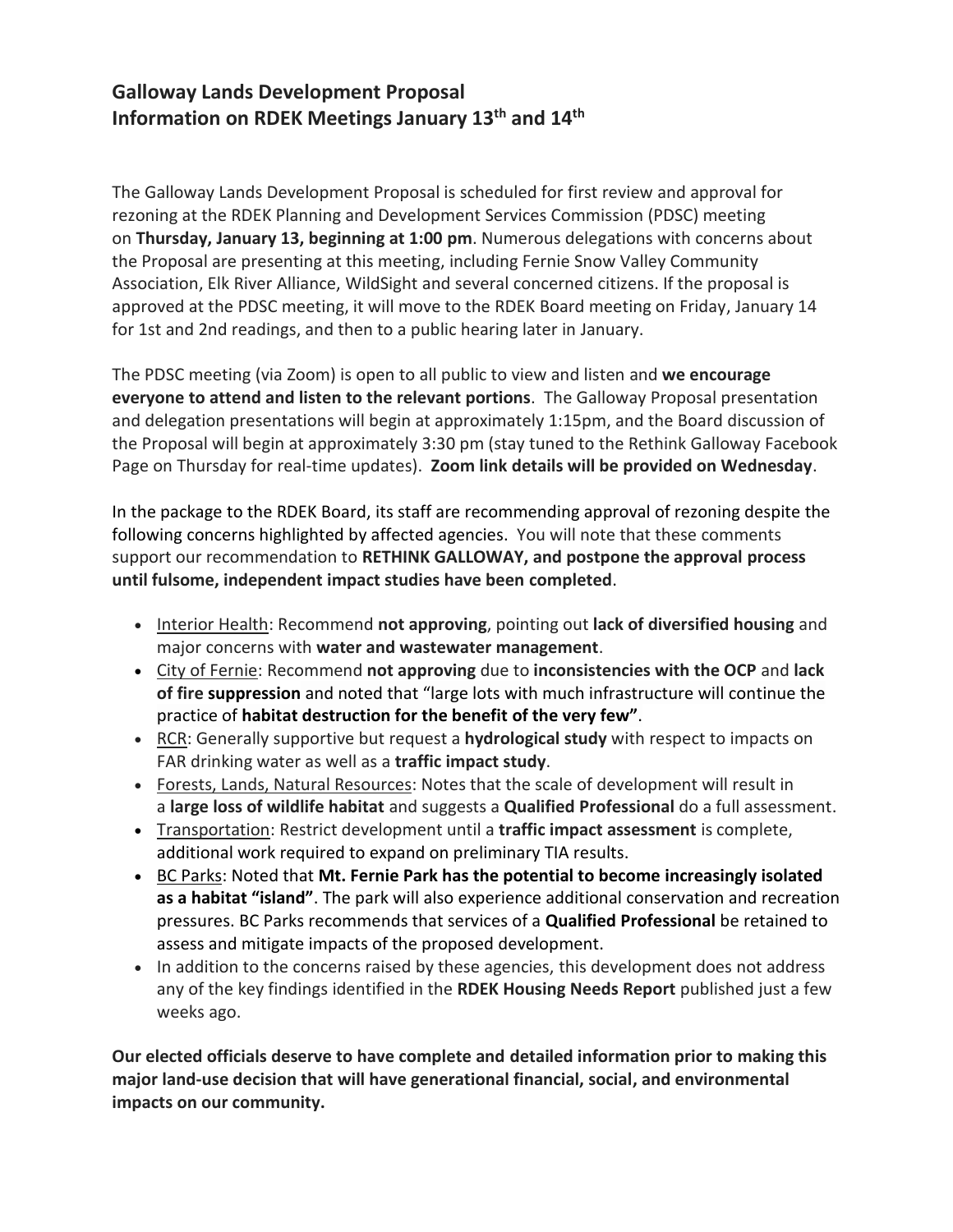Thanks to everyone for staying engaged! Let's keep the momentum going to RETHINK GALLOWAY! [https://www.rethinkgalloway.com/sign-petition](https://linkprotect.cudasvc.com/url?a=https%3a%2f%2fwww.rethinkgalloway.com%2fsign-petition&c=E,1,bK5p2TyKan7u4mWjzANC31qmio_5qRMN32skdRvseplh-4LwDSaz0ddYe942IOVTdYa9bXLzl4_9gvVkPaWppETd0tTxYR5-zCkz6gF1rtjnBL8,&typo=1)

Sincerely, The Rethink Team

#### **ADDITIONAL INFORMATION**

The agenda, Proposal application (Bylaw 3102, 3013) and referring agency reports (groups asked to provide input) can be found here:

#### <https://pub-rdek.escribemeetings.com/FileStream.ashx?DocumentId=13792>

## **Specific excerpts of the referral input are highlighted below.**

## Transportation and Infrastructure (pg 91)

As a condition of approval under s.52(3)(a) of the Transportation Act, the Ministry requires the developer to register a covenant on the subject lands that restricts development until a traffic impact assessment is completed, accepted and the recommendations of the report are implemented. Prior to registration of the covenant, the Ministry must approve the proposed language to be used. The Ministry will not provide preliminary approval for the rezoning until a suitably worded covenant is provided. (The Ministry reviewed the TIA report provided and has stated that additional work is required).

#### Forests, Lands, Natural Resource Operations (Environment) (pg 92)

"The scale of development will result in a large loss of wildlife habitat. Recommend a Qualified Professional assess the area and develop a mitigation plan which includes retention of wildlife values prior to any development. The area has high wildlife values; property fencing should be wildlife friendly."

#### Interior Health (pg 104**)**

"...we recommend not approving the OCP and Zoning amendments to allow 75 rural residential parcels restricted to single family dwellings serviced by onsite drinking water and wastewater systems. The main reason being that it does not contribute to the identified housing needs of the community. We suggest this development offers an opportunity to supply the community with more diverse housing forms and tenure types, especially if community drinking water and/or wastewater infrastructure were also proposed. If the OCP and Zoning amendments are approved then we offered considerations and recommendations for supporting the community and future residents as best as possible."

"Health research and our experience indicates that larger community water systems, in particular those owned and operated by local governments, are best able to provide consistently good quality drinking water. We assume it would be similar for community wastewater systems too. The main reason is the governance structure of larger organizations with higher capacity for asset management, ongoing maintenance and operator knowledge. Although, the decision making for a private individual water systems is simple, **property owners**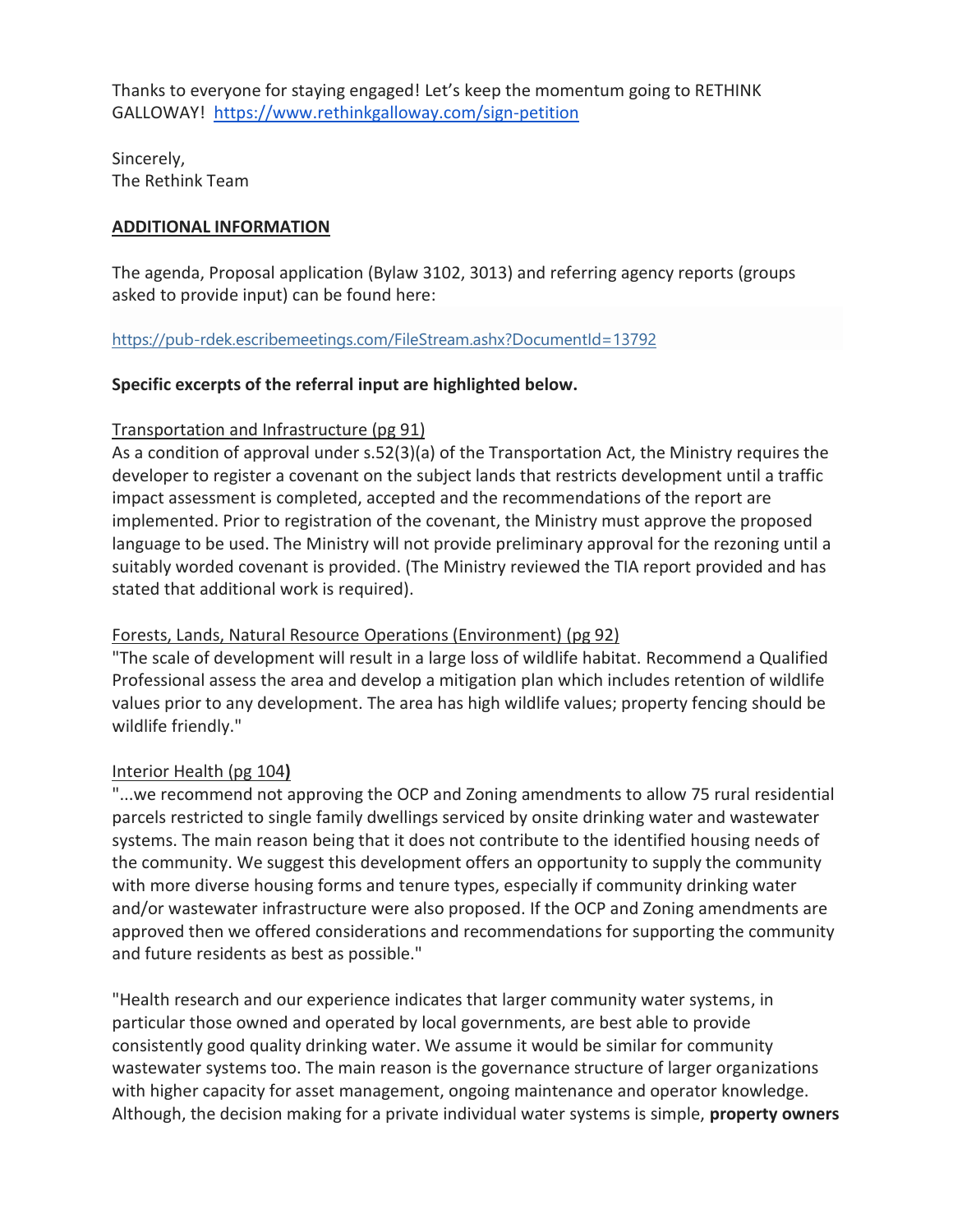**rarely have the depth of knowledge or interest to ensure their drinking water and wastewater systems are adequately treated and maintained**."

## City of Fernie (pg 109)

"City of Fernie Staff is not in favour of the proposed bylaw amendments."

"The kind of development proposed in Bylaws 3102 & 3103 is not sustainable considering that density is an important goal of the City. Large lots with much infrastructure will continue the practice of habitat destruction for the benefit of the very few at a time where communities need to infill rather than spread out. These large lots are along a mountainside requiring expensive infrastructure that is difficult to maintain. The City is concerned that such nearby developments may become a part of our municipality over the long term and perpetuate the problems we already have here."

"Servicing 75 properties with no water supply for fire suppression. This would mean Fire and Emergency Services would need to shuttle water to emergency scene from hydrant (Boomerang way) on ski hill."

## RCR (pg 113)

Resorts of the Canadian Rockies: Generally supportive if specific concerns are addressed: 1) a hydrology study should be completed to ensure no negative impacts to the resort's community water sources and the study should include possible effects of septic field outflows, and 2) traffic impact assessment which considers that the resort has a single access and also that future development at the resort should not be impacted by the proposed vehicle access to the development

#### BC Parks (pg 115)

"If this development is approved as proposed, Mt. Fernie Park, which already has significant residential development on its eastern side, has the potential to become increasingly isolated as a habitat "island". It will also experience additional conservation and recreation pressures."

## "BC Parks recommends that services of a **Qualified Professional be retained to assess and mitigate impacts of the proposed development in relation to the following**:

- Impacts to movement corridors and access to the Lizard Creek for long ranging species like Grizzly Bear and ungulates. By spreading 74 building sites throughout the subject property, this proposal has the **high likelihood of negatively impacting that wildlife connectivity and further fragmenting wildlife habitat** for the lower reaches of Lizard Creek and its tributaries.
- This proposal will **impact numerous established mountain biking trails**. Rerouting of existing recreational trails to areas identified for community/public use or closing trails altogether will further impact wildlife habitats and will increase recreation pressure on remaining trails."

"In addition to the landscape level impacts resulting from this application, BC Parks is **concerned about the proximity of building envelopes north of the "Lizard Creek Tributary" to**